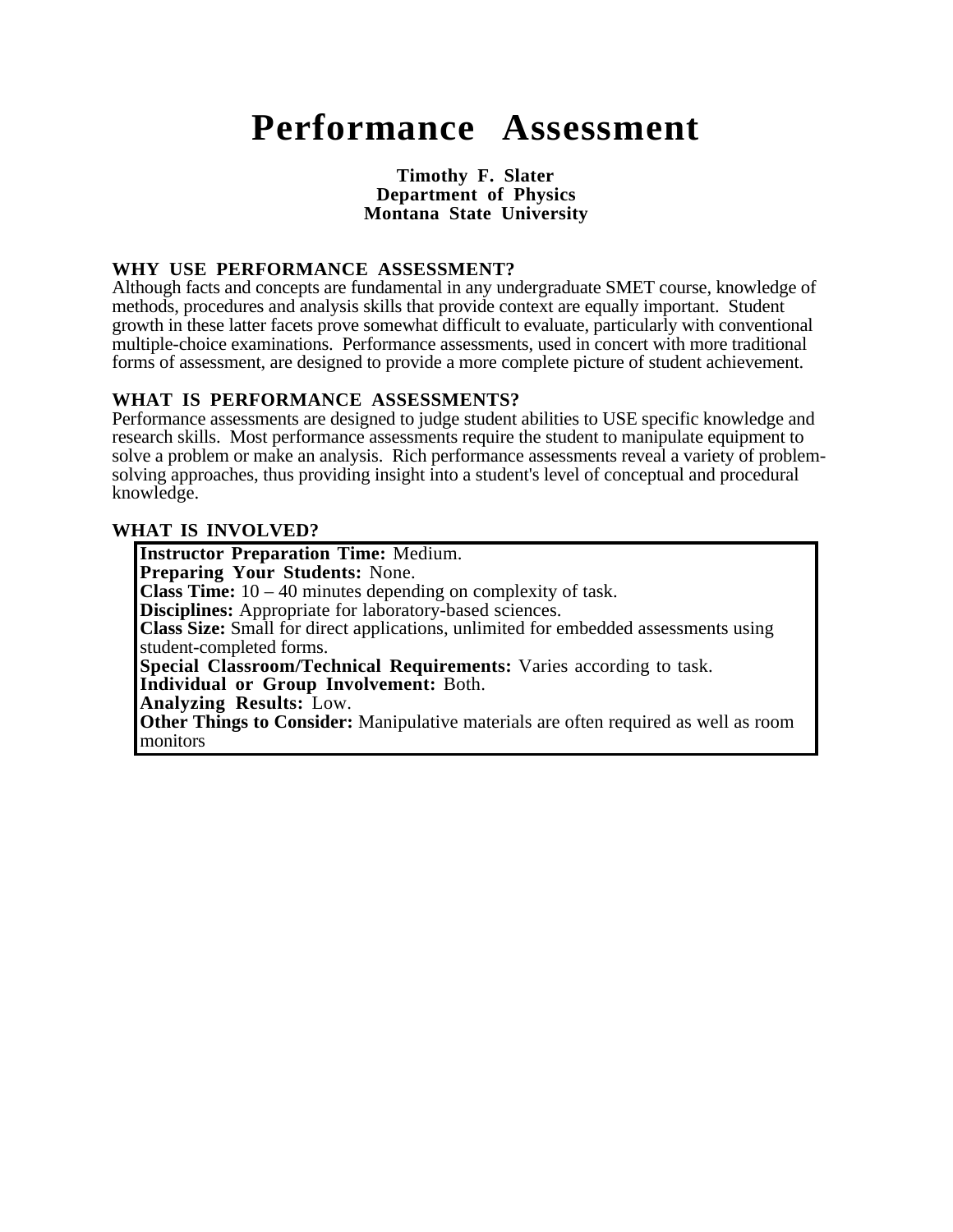## **Contents**

- Description
- Assessment Purposes
- Limitations
- Teaching Goals
- Suggestions for Use
- Step-by-step Instructions
- Variations
- Analysis
- Pros and Cons
- Theory and Research
- Links
- Sources
- More about Tim Slater

## **Description**

Performance assessment strategies are composed of three distinct parts: a performance *task*; a *format* in which the student responds; and a predetermined *scoring system*. Tasks are assignments designed to assess a student's ability to manipulate equipment (laboratory equipment, computers, documents, etc.) for a given purpose. Students can either complete the task in front of a panel of judges or use a written response sheet. The student is then scored by comparing the performance against a set of written criteria. When used with students with highly varying abilities, performance tasks can take maximum advantage of judging student abilities by using tasks with multiple correct solutions.

Students are graded on the process of problem solving using a rating scale based on explicit standards. Performance assessments have been validated by English faculty who conduct writing assessments, Olympic judges who score competition divers, jury panels who evaluate musical performances and K-12 science teachers (Shavelson, et al.). In these examples, individuals receive a score based on analyzing and evaluating various required components of a performance individually. This is known as ANALYTIC SCORING.

## **Figure 1: Sample Authentic Tasks:**

- Is this water sample is suitable for drinking?
- Remove these old, unlabeled chemicals from the lab.
- What is the approximate age of this fossil-bearing rock?
- How fast was the car moving before it crashed if it left 15 meter skid marks in front of this building?

Performance assessment strategies are best utilized in concert with other forms of assessment. Similar to driver education or pilot certification, both factual knowledge and procedural knowledge are important components of a complete of SMET education.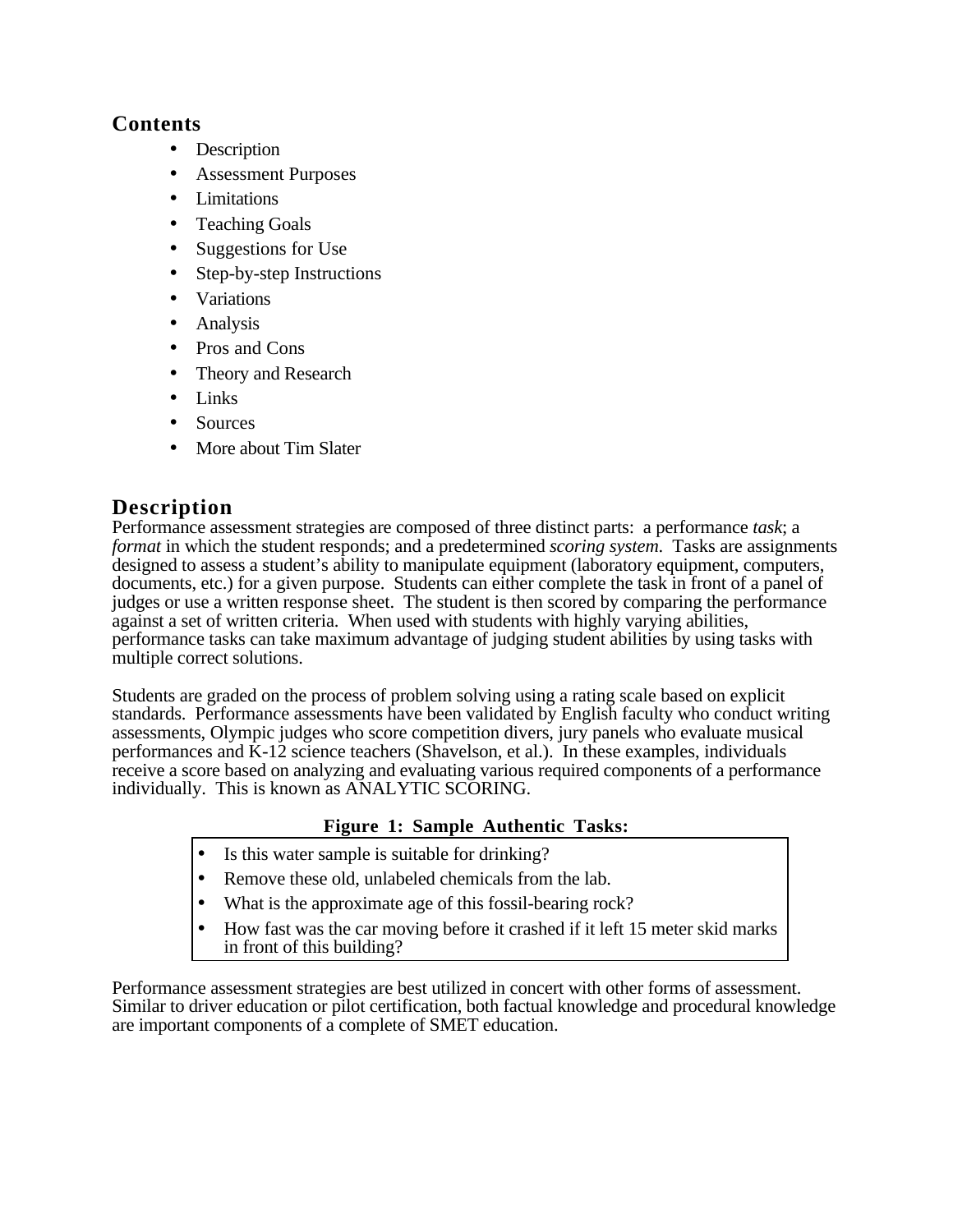## **Assessment Purposes**

The purpose of performance assessment is to evaluate the *actual process of doing* science or mathematics. Performance assessments examine students' actual application of knowledge to solve problems. In some cases, the solution of the problem may imply the application of a specific procedure learned in class; in others, a combination of procedures; still in others it may require a thoughtful adaptation of students' knowledge. The assessment of student's knowledge focuses on the performance and the result.

## **Limitations**

Performance assessments are typically inappropriate for measuring student knowledge of facts.

## **Teaching Goals**

Develop ability to:

- apply systematic procedures
- authentically utilize resource texts, laboratory equipment, and computers.
- use scientific methodology
- apply and evaluate multiple approaches
- solve complex problems

## **Suggestions for Use**

#### *Diagnostic Purposes*

Performance assessments may be used for diagnostic purposes. What do students know about how to solve certain types of problems? Do they know how to control variables? how to use intruments? how to evaluate findings? Information provided at the beginning of the course may help decide where to start or what issues of the course need special attention.

#### *Instructional Purposes*

A good performance assessment often is indistinguishable from a learning activity, except for standardization and scoring. In this light, a performance task that simulates the authentic tasks of a scientists or mathematician may be used as either an instructional activity or an assessment activity. If the assessment task is used in such a way that the student would normally not know it is an assessment activity, it is called an *embedded* task.

#### *Monitoring Purposes*

The goal of a performance assessment is to judge the level of competency students have achieved in *doing* science and mathematics. Accordingly, performance assessment strategies are best used to monitor student process skills and problem solving approaches. The most effective performance assessments are authentic tasks that are open-ended with multiple-correct solution paths.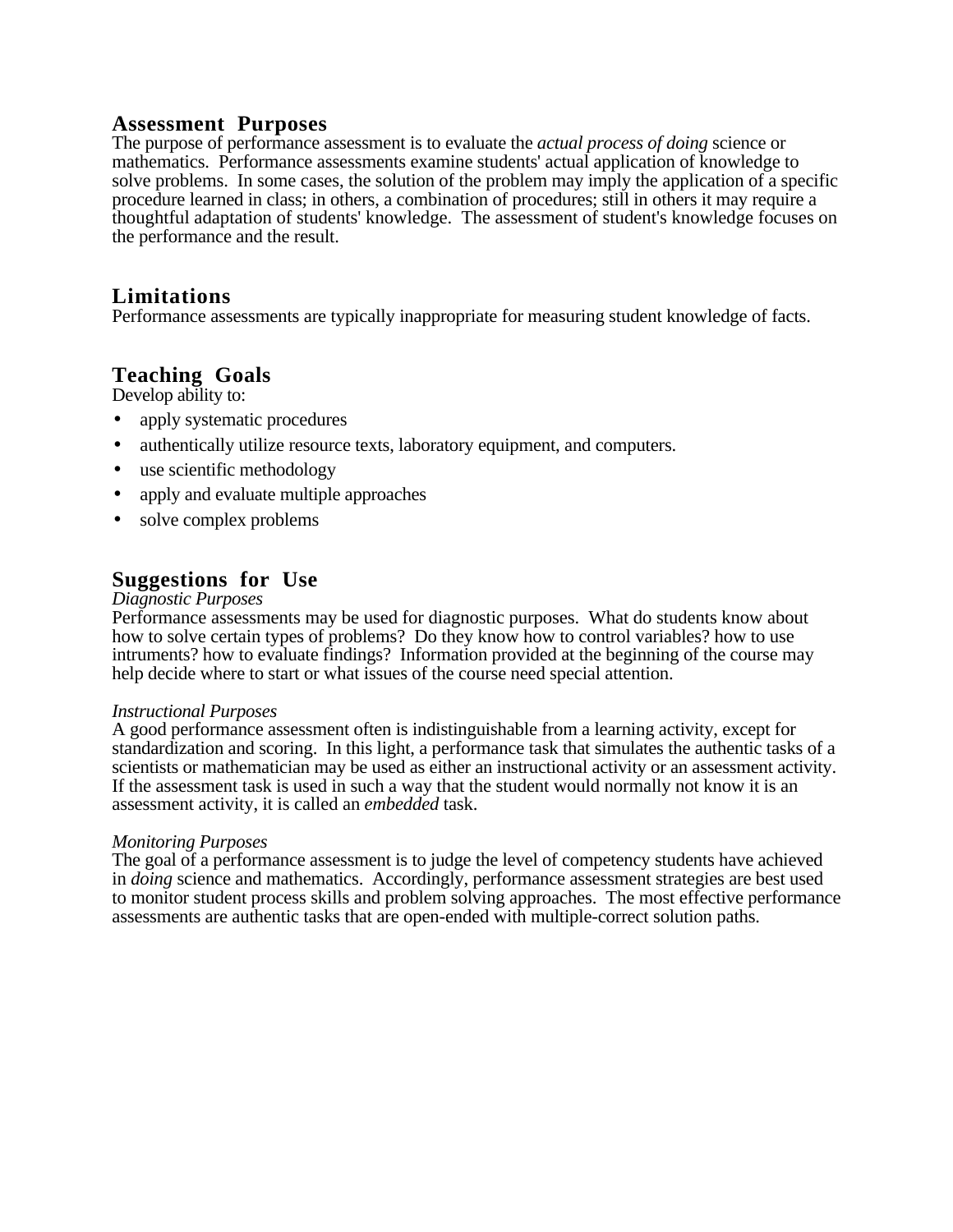## **Step-by-Step Instructions**

- Carefully construct the learning goals for the instructional unit
- Decide if performance assessment supports student learning and assessment for these goals
- Clearly define the knowledge and skills students need to apply or demonstrate in solving a problem.
- Determine the criteria (standards) against which students will be judged and define indicators of "levels" of competence.
- Inform students of your expectations that students have every opportunity to clearly demonstrate to that course learning objectives have been mastered
- Design an authentic task that is somewhat undefined, complex, and has multiple entry and exit points.
- Determine which distinct components of the task need to be analyzed.
- Directly observe students or develop a structured student-answer sheet that allows you to evaluate various components of the task.
- Match student performance to criteria (standards) and determine which level most closely matches student performance.
- Provide student feedback in terms of levels of competence, not numerical scores.

## **Figure 2: Holistic Scoring Example, The Telescope Task**

Your task is to set up and align the 8" telescope, find three different sky objects, and accurately describe some aspects of these objects that astronomers consider to be important.

*Level 3*: Student completes all aspects of task quickly and efficiently and is able to answer questions about the equipment used and objects observed beyond what is obvious. The tasks are:

- 1. align telescope mount with north celestial pole;
- 2. align finder telescope with primary telescope;
- 3. center on target object;
- 4. select and focus appropriate eyepiece;
- 5. provide information about the target beyond the literal descriptive level; and
- 6. answer questions about the target correctly.

*Level 2*: Student completes all aspects of task and provides descriptive information about the equipment and objects observed.

*Level 1*: Student is not able to complete all aspects of task or is not able to sufficient provide information about the equipment used or objects observed.

*Level 0*: No attempt or meaningful effort obvious.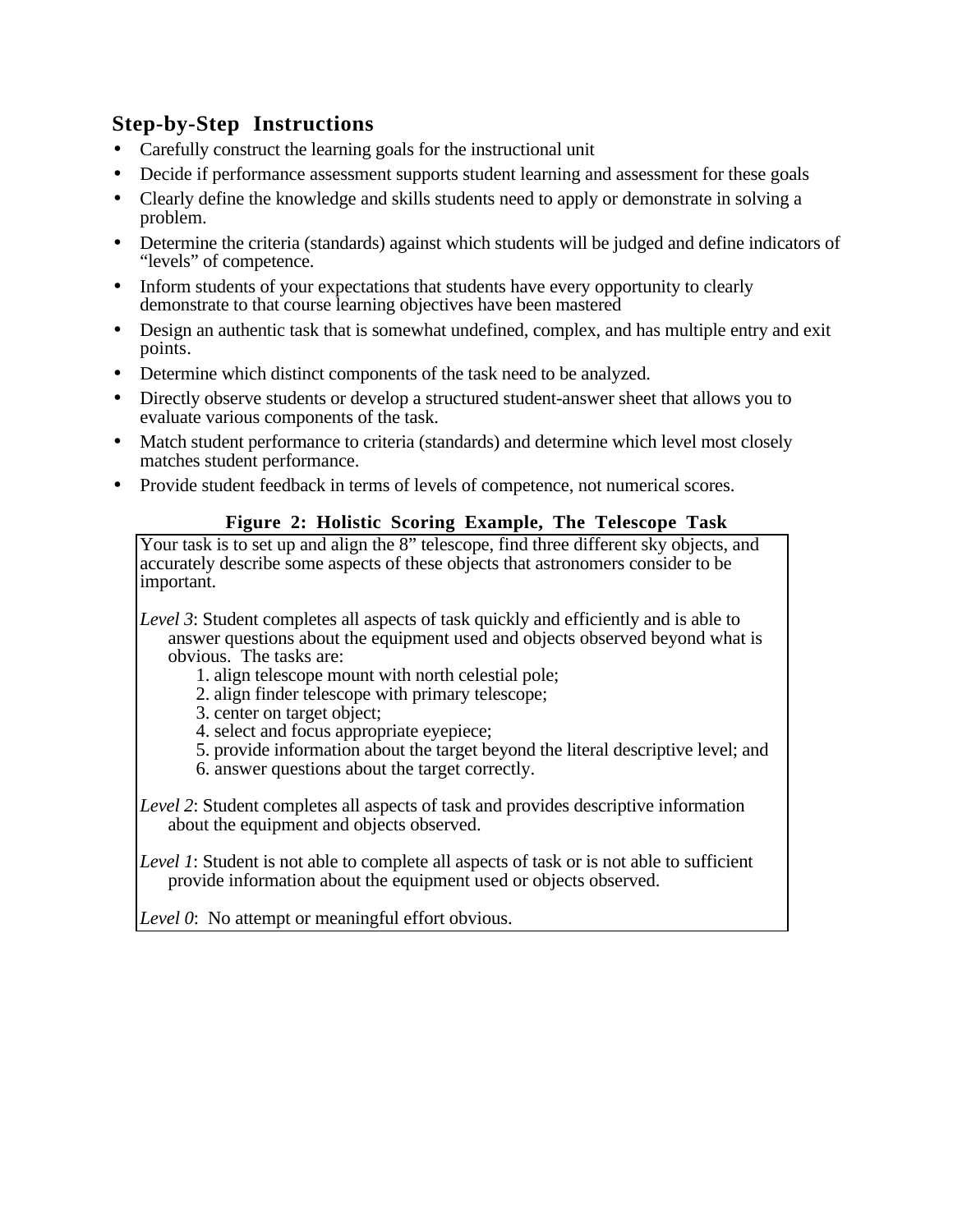| <b>Performance Task Evaluation Sheet</b>                                                                                                                                 |                                                          |                    |              |                |                 |
|--------------------------------------------------------------------------------------------------------------------------------------------------------------------------|----------------------------------------------------------|--------------------|--------------|----------------|-----------------|
| Performance Task Title:                                                                                                                                                  | Date: $\frac{1}{\sqrt{1-\frac{1}{2}} \cdot \frac{1}{2}}$ |                    |              |                |                 |
|                                                                                                                                                                          |                                                          | Total Score:       |              |                |                 |
| Performance Goals:                                                                                                                                                       |                                                          |                    |              |                |                 |
|                                                                                                                                                                          |                                                          |                    |              |                |                 |
|                                                                                                                                                                          |                                                          |                    |              |                |                 |
|                                                                                                                                                                          | No<br>Evidence                                           | Approaches<br>Goal |              | Meets<br>Goal  | Exceeds<br>Goal |
|                                                                                                                                                                          | 0 points                                                 | 1 point            |              | 2 points       | 3 points        |
| $(1)$ <b>Method of Research</b> : Identifies the information and steps needed to solve the problem.                                                                      |                                                          |                    |              |                |                 |
|                                                                                                                                                                          |                                                          | $\Omega$           | $\sim$ 1     | $\mathfrak{D}$ | 3               |
| $(1)$ Appropriate Use of Equipment and Apparatus: Demonstrates the correct application<br>and cautious use of equipment and apparatus to meet this standard.             |                                                          |                    |              |                |                 |
|                                                                                                                                                                          |                                                          | $0 \qquad 1$       |              | $2^{\circ}$    | 3               |
| $(1)$ <b>Accuracy and Precision</b> : Demonstrates the ability to make accurate measurements to<br>appropriate precision and to judge the reasonableness of the results. |                                                          |                    |              |                |                 |
|                                                                                                                                                                          |                                                          | $\Omega$           | $1 -$        | 2              | 3               |
|                                                                                                                                                                          |                                                          |                    |              |                |                 |
| $(1)$ <b>Comprehension</b> : Properly applies concepts and formulas related to phenomena.                                                                                |                                                          | 0                  | $\mathbf{1}$ | 2              | 3               |
|                                                                                                                                                                          |                                                          |                    |              |                |                 |
| <b>Calculations:</b> Properly uses mathematics and mathematical conversions (as needed) to solve<br>(1)<br>the problem.                                                  |                                                          |                    |              |                |                 |
|                                                                                                                                                                          |                                                          | $\boldsymbol{0}$   | $\mathbf{1}$ | $\overline{2}$ | 3               |
| Laboratory Report: Communicates conclusions in a complete, clear, and organized way<br>(1)                                                                               |                                                          |                    |              |                |                 |
| using illustrations.                                                                                                                                                     |                                                          | $\boldsymbol{0}$   | $\mathbf{1}$ | $\overline{2}$ | 3               |
| Note: Adapted, with permission, from T.F. Slater and J.M. Ryan (1993). Laboratory performance assessment. The<br>Physics Teacher, v. 31, no. 5, pages $306 - 309$ .      |                                                          |                    |              |                |                 |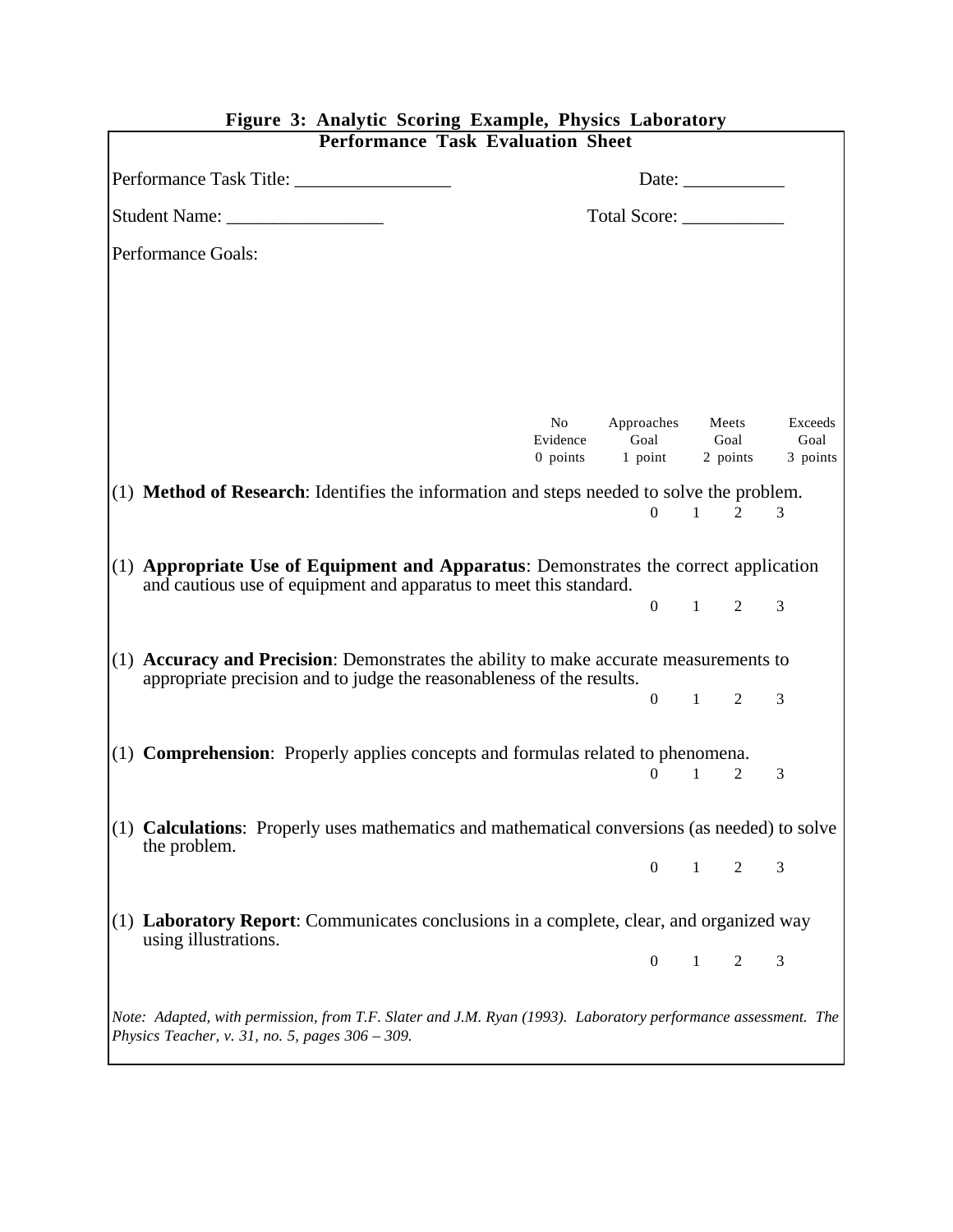## **Variations**

#### *Checklists for Highly Structured Tasks*

In science and mathematics, some tasks require systematic procedures that do not yield multipleentry points or exit points. In this case, a check list system can be appropriately used by an observer or a highly-structured student-answer sheet in which each aspect of the procedure and result is described in detail. Faculty have often found the highly-structured format useful when working with large-enrollment classes. Highly -structured assessment tasks provide students with step-by-step instructions to follow. In contrast, less structured assessment tasks give students more opportunity to make judgments in determining the procedures needed to solve the problem.

#### *Collaborative Groups*

Performance assessment can be administered individually, in pairs, or collaborative groups. If it is administered in pairs or groups, students should write in their own answer/response sheet. It is important to keep in mind that when students solve the problem in pairs or groups, the goal and the composition of the group will affect the student's individual performance. In this context, it should be clear exactly what the purpose of the assessment is (e.g., how well students' ability to interact and collaborate with others).

#### *Panel of Peers*

Similar to the professional lives of college and university faculty, peer assessment can plan an important role in improving student learning of both the assessed and the assessors. If criteria (standards) are clearly described to students with examples showing each level of competency, they are often able to judge the performance of peers effectively and reliably.

#### **Analysis**

It is important to have predetermined criteria to evaluate the students' performance. Students should not be scored/graded against their peers, but based on the criteria predefined. Ideally, students should be provided with the criteria before the assessment. Accordingly, the grade book and student feedback reflects levels of competency, rather than comparative scores. It is always useful to try to find in students' performance patterns of appropriate and inappropriate responses (e.g., most of students did not control variable "X"). This helps focus on problems observed across many students during instruction.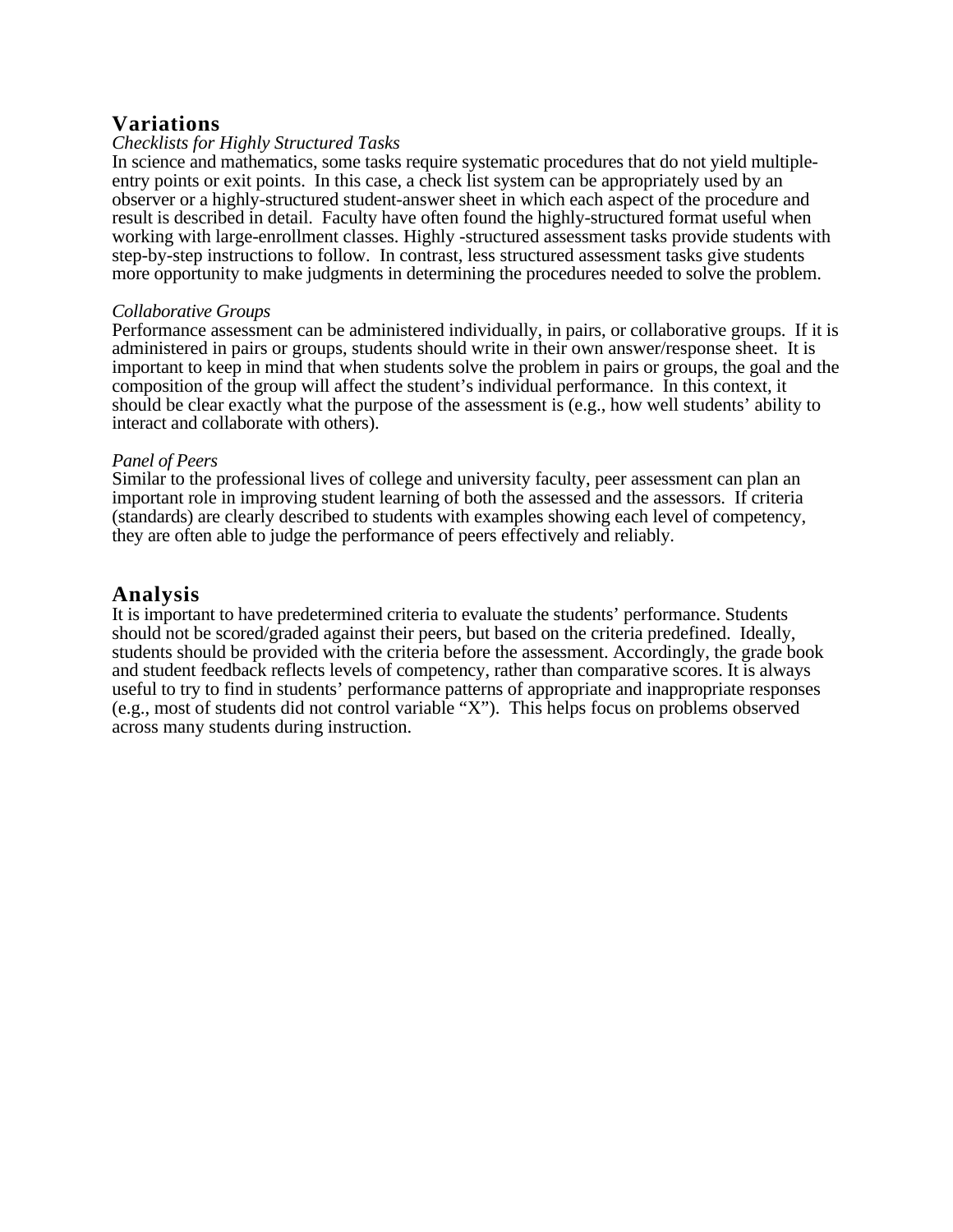## **Pros and Cons**

- Performance assessments provide a way of observing the application of procedures.
- Performance assessments emphasize multiple correct answers and creative solutions.
- Performance assessments simulate the real-world tasks that scientists, mathematicians, engineers, and researchers encounter.
- Performance assessments allow faculty to measure overarching course goals of concept application

However:

- Performance assessments address fewer learning objectives than other forms of assessment.
- Students who have been successful at memorizing initially find performance assessments intimidating.
- Development of clear criteria (standards) that indicate competency levels requires multiple iterations.

## **Theory and Research**

The acknowledged weaknesses of conventional paper and pencil assessments have led to the recent development of alternative testing strategies. Already validated and used in many K-12 schools, one of the most widely used of these is called PERFORMANCE ASSESSMENT. The keystone of performance assessment is the use of a graded, authentic task. An AUTHENTIC task is one in which students are required to address problems grounded in real-life contexts. Such tasks are typically complex, somewhat ill-defined, engaging problems that require students to apply, synthesize, and evaluate various problem solving approaches (Shavelson, Baxter, and Pine, 1991; Wiggins, 1989). For example, a team of students could be assigned the task of conducting a cost/benefit feasibility study for a recycling program at a local business. Such tasks are clearly different in nature, form, and length from multiple-choice questions that can usually be responded to in a matter of seconds.

Performance assessments use grading strategies that are commonly used in the performing arts, fine arts, and Olympic competitions. In the context of the science laboratory, students are graded on the performance of manipulating variables, using scientific apparatus, identifying hypotheses, making measurements and calculations, organizing and managing data, and the communication of results (Slater and Ryan, 1993). Graded laboratory performances go far beyond grading a final field report - this strategy considers the processes that become the laboratory report as well. For example in geology, the manipulation of a Brunton compass to make strike and dip measurements can be a graded task as part of a larger group-mapping project. In the evaluation of a performance task, the process of performing the task is emphasized more than the final product itself.

Studies that have looked closely at performance assessments find that, if the criteria is clear and that examples are available to show levels of competency, performance assessments are highly consistent across different evaluators (Kulm and Malcom, 1991; O'Neil, 1992). Moreover, the clear indication of what is expected of students improves student performance. There are, however, some indications at the K-12 levels that students perform inconsistently from one performance task to the next (Shavelson, Baxter, & Pine, 1991). This suggests that student grades will be most reliably determined from a number of performance assessments in concert with other forms of assessment.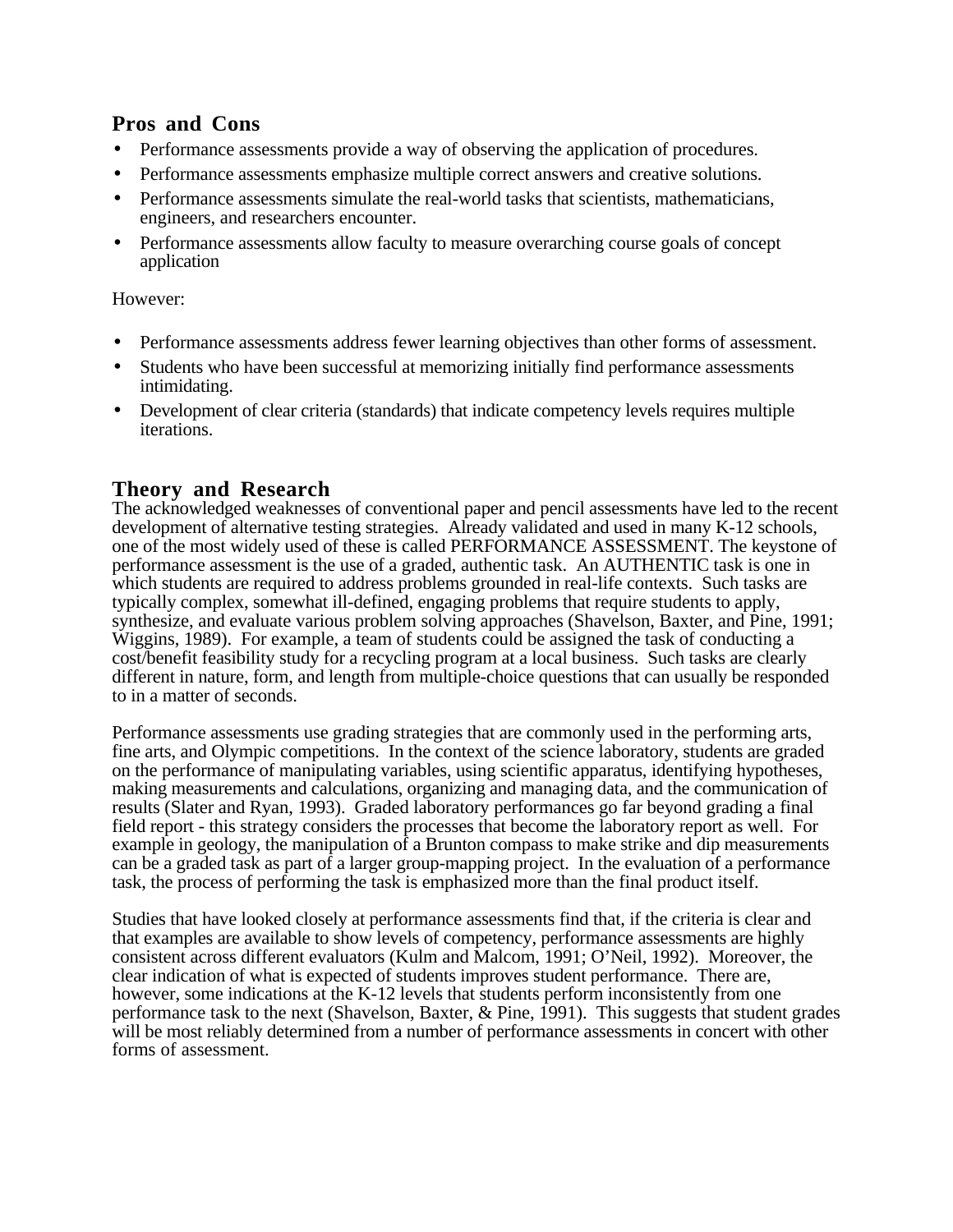## **Links**

Timothy F. Slater, Research Assistant Professor of Physics, Montana State University. Interests: authentic assessment in support of student-centered instruction; physics/astronomy education for both K-16 levels and public awareness; Internet-based scientific investigations involving real-time earth/space science data; and teacher-enhancement. Web site: solar.physics.montana.edu/tslater

- Performance Assessment examples on the Internet (mostly from K-12)
	- 1. http://nces.ed.gov/nationsreportcard/ITMRLS/intro.shtml
	- 2. http://www.exemplars.com/preview/science/page20.html
	- 3. http://www.sltech.com/
	- 4. http://www-ed.fnal.gov/linc/fall95/proj\_assess/assessment\_other1.html
	- 5. http://www.manhattan.k12.ks.us/dms/index1.html

## **Sources**

- Kulm, Gerald & Malcom, Shirley M. (1991) Science Assessment in the Service of Reform. American Association for the Advancement of Science, Washington, DC.
- Shavelson R.J., Baxter, G.P. & Pine J. (1991) Performance assessment in science. Applied Measurement in Education, 4(4): 347.
- Slater, T.F. & Ryan, J.M. (1993) Laboratory performance assessment. The Physics Teacher, 31(5): 306-309.
- Tobias, S. & Raphael, J. (1995) In-class examinations in college science new theory, new practice. Journal of College Science Teaching, 24(4): 240-244.
- Wiggins, G. (1989) A true test: Toward a more authentic and equitable assessment. Phi Delta Kappan, 70(9): 703.